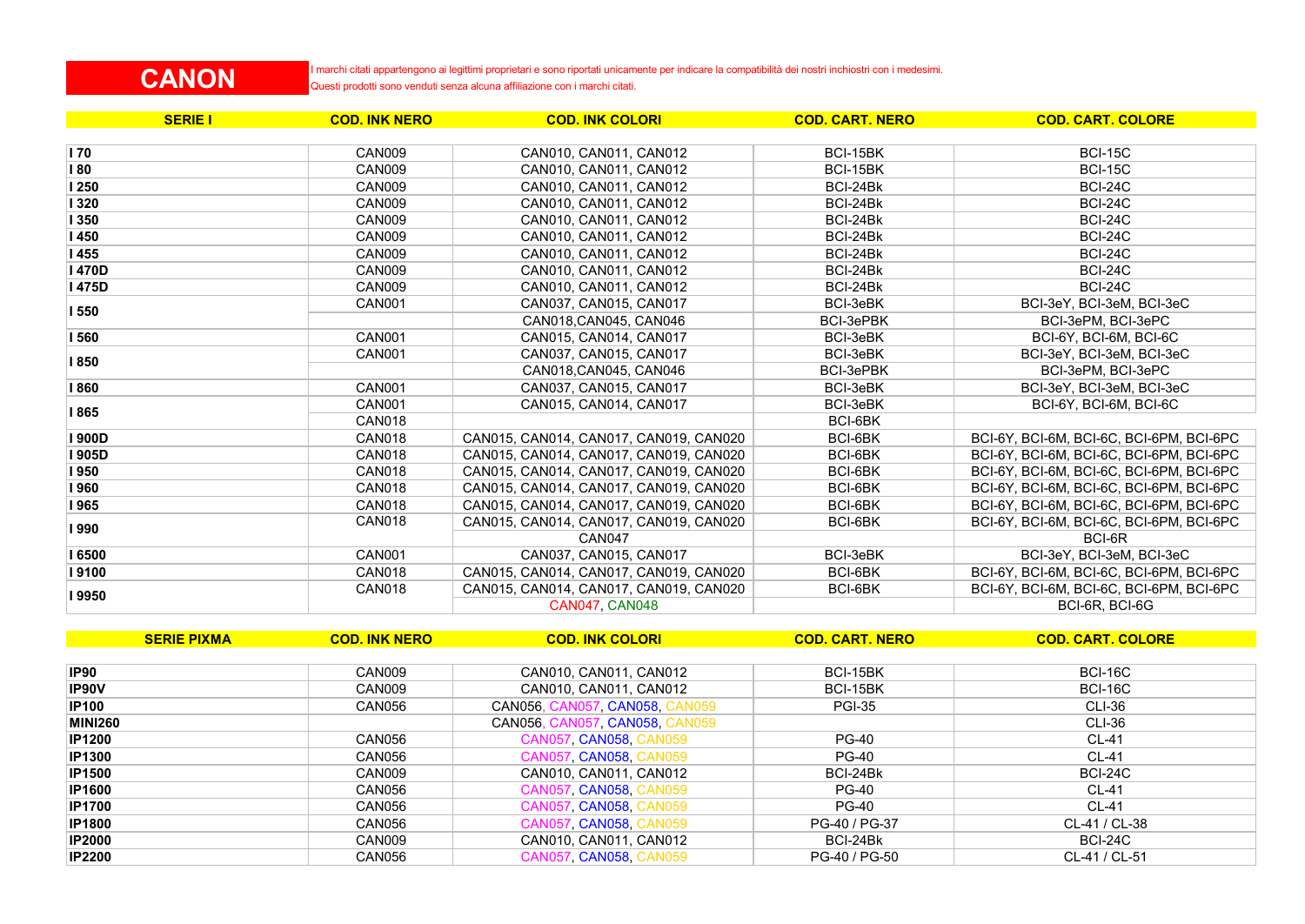| <b>IP2500</b>  | <b>CAN056</b> | CAN057, CAN058, CAN059                 | PG-40 / PG-37    | CL-41 / CL-38                            |
|----------------|---------------|----------------------------------------|------------------|------------------------------------------|
| <b>IP2600</b>  | <b>CAN056</b> | CAN057, CAN058, CAN059                 | PG-40 / PG-37    | CL-41 / CL-38                            |
| <b>IP3000</b>  | <b>CAN001</b> | CAN015, CAN014, CAN017                 | BCI-3eBK         | BCI-6Y, BCI-6M, BCI-6C                   |
| <b>IP3300</b>  | <b>CAN049</b> | CAN051, CAN052, CAN053                 | PGI-5BK          | CLI-8M, CLI-8C, CLI-8Y                   |
| <b>IP3500</b>  | <b>CAN049</b> | CAN051, CAN052, CAN053                 | PGI-5BK          | CLI-8M, CLI-8C, CLI-8Y                   |
|                | <b>CAN049</b> | CAN051, CAN052, CAN053                 | <b>PGI-520BK</b> | CLI-521C, CLI-521M, CLI-521Y             |
| <b>IP3600</b>  | <b>CAN050</b> |                                        | <b>CLI-521BK</b> |                                          |
|                | <b>CAN001</b> | CAN015, CAN014, CAN017                 | BCI-3eBK         | BCI-6Y, BCI-6M, BCI-6C                   |
| <b>IP4000</b>  | <b>CAN018</b> |                                        | BCI-6BK          |                                          |
|                | <b>CAN001</b> | CAN015, CAN014, CAN017                 | BCI-3eBK         | BCI-6Y, BCI-6M, BCI-6C                   |
| <b>IP4000R</b> | <b>CAN018</b> |                                        | BCI-6BK          |                                          |
| IX4000         | <b>CAN049</b> | CAN051, CAN052, CAN053                 | PGI-5BK          | CLI-8M, CLI-8C, CLI-8Y                   |
|                | <b>CAN049</b> | CAN051 CAN052 CAN053                   | PGI-5BK          | CLI-8M, CLI-8C, CLI-8Y                   |
| <b>IP4200</b>  | <b>CAN050</b> |                                        | CLI-8BK          |                                          |
|                | <b>CAN049</b> | CAN051, CAN052, CAN053                 | PGI-5BK          | CLI-8M, CLI-8C, CLI-8Y                   |
| <b>IP4300</b>  | <b>CAN050</b> |                                        | CLI-8BK          |                                          |
|                | <b>CAN049</b> | CAN051, CAN052, CAN053                 | PGI-5BK          | CLI-8M, CLI-8C, CLI-8Y                   |
| <b>IP4500</b>  | <b>CAN050</b> |                                        | CLI-8BK          |                                          |
|                | <b>CAN049</b> | CAN051, CAN052, CAN053                 | <b>PGI-520BK</b> | CLI-521C, CLI-521M, CLI-521Y             |
| <b>IP4600</b>  | <b>CAN050</b> |                                        | <b>CLI-521BK</b> |                                          |
|                | <b>CAN001</b> | CAN015, CAN014, CAN017                 | BCI-3eBK         | BCI-6Y, BCI-6M, BCI-6C                   |
| <b>IP5000</b>  | <b>CAN018</b> |                                        | BCI-6BK          |                                          |
| IX5000         | <b>CAN049</b> | CAN051, CAN052, CAN053                 | PGI-5BK          | CLI-8M, CLI-8C, CLI-8Y                   |
|                | <b>CAN049</b> | CAN051, CAN052, CAN053                 | PGI-5BK          | CLI-8M. CLI-8C. CLI-8Y                   |
| <b>IP5200</b>  | <b>CAN050</b> |                                        | CLI-8BK          |                                          |
|                | <b>CAN049</b> | CAN051, CAN052, CAN053                 | PGI-5BK          | CLI-8M, CLI-8C, CLI-8Y                   |
| <b>IP5200R</b> | <b>CAN050</b> |                                        | CLI-8BK          |                                          |
|                | <b>CAN049</b> | CAN051, CAN052, CAN053                 | PGI-5BK          | CLI-8M, CLI-8C, CLI-8Y                   |
| <b>IP5300</b>  | <b>CAN050</b> |                                        | CLI-8BK          |                                          |
| <b>IP6000D</b> | <b>CAN018</b> | CAN015, CAN014, CAN017, CAN019, CAN020 | BCI-6BK          | BCI-6Y, BCI-6M, BCI-6C, BCI-6PM, BCI-6PC |
|                |               | CAN057, CAN058, CAN059                 |                  | CL-41 / CL-51                            |
| <b>IP6210D</b> |               | CAN054, CAN055, CAN018                 |                  | $CL-52$                                  |
|                |               | CAN057, CAN058, CAN059                 |                  | CL-41 / CL-51                            |
| <b>IP6220D</b> |               | CAN054, CAN055, CAN018                 |                  | $CL-52$                                  |
| <b>IP6600D</b> | <b>CAN050</b> | CAN051, CAN052, CAN053, CAN054, CAN055 | CLI-8BK          | CLI-8M, CLI-8C, CLI-8Y, CLI-8PM, CLI-8PC |
| <b>IP6660D</b> | <b>CAN050</b> | CAN051, CAN052, CAN053, CAN054, CAN055 | CLI-8BK          | CLI-8M, CLI-8C, CLI-8Y, CLI-8PM, CLI-8PC |
| <b>IP6700D</b> | <b>CAN050</b> | CAN051, CAN052, CAN053, CAN054, CAN055 | CLI-8BK          | CLI-8M, CLI-8C, CLI-8Y, CLI-8PM, CLI-8PC |
|                | <b>CAN018</b> | CAN015, CAN014, CAN017, CAN019, CAN020 | BCI-6BK          | BCI-6Y, BCI-6M, BCI-6C, BCI-6PM, BCI-6PC |
| <b>IP8500</b>  |               | <b>CAN047, CAN048</b>                  |                  | BCI-6R, BCI-6G                           |
| <b>PRO9000</b> | <b>CAN050</b> | CAN051, CAN052, CAN053, CAN054, CAN055 | CLI-8BK          | CLI-8M, CLI-8C, CLI-8Y, CLI-8PM, CLI-8PC |
|                |               | <b>CAN047, CAN048</b>                  |                  | CLI-8R, CLI-8G                           |
|                | <b>CAN049</b> | CAN051, CAN052, CAN053, CAN054, CAN055 | PGI-9MBK         | PGI-9M, PGI-9C, PGI-8Y, PGI-9PM, PGI-9PC |
| <b>PRO9500</b> | <b>CAN018</b> | CAN047, CAN048, xxxxxx                 | PGI-9PBK         | PGI-9R, PGI-9G, PGI-9GY                  |
| <b>MP110</b>   | CAN009        | CAN010, CAN011, CAN012                 | BCI-24Bk         | <b>BCI-24C</b>                           |
| <b>MP130</b>   | <b>CAN009</b> | CAN010, CAN011, CAN012                 | BCI-24Bk         | <b>BCI-24C</b>                           |
| <b>MP140</b>   | <b>CAN056</b> | CAN057, CAN058, CAN059                 | PG-37 / PG-40    | CL-38 / CL-41                            |
| <b>MP150</b>   | <b>CAN056</b> | CAN057, CAN058, CAN059                 | PG-40 / PG-50    | CL-41 / CL-51                            |
| <b>MP160</b>   | <b>CAN056</b> | CAN057, CAN058, CAN059                 | PG-40 / PG-50    | CL-41 / CL-51                            |
| <b>MP170</b>   | <b>CAN056</b> | CAN057, CAN058, CAN059                 | PG-40 / PG-50    | CL-41 / CL-51                            |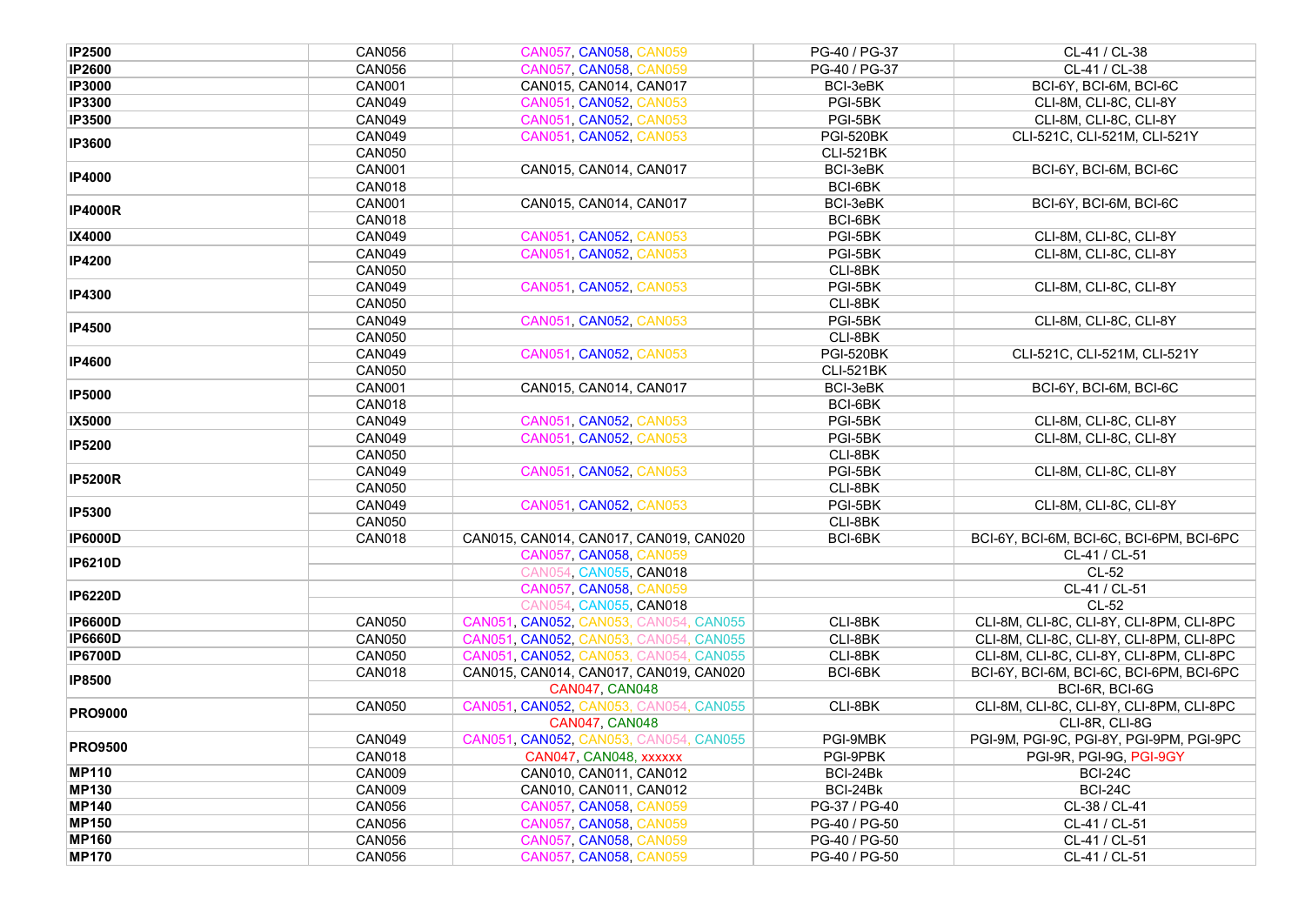| <b>MP180</b>  | <b>CAN056</b> | CAN057 CAN058, CAN059                  | PG-40 / PG-50         | CL-41 / CL-51                            |
|---------------|---------------|----------------------------------------|-----------------------|------------------------------------------|
| <b>MP190</b>  | <b>CAN056</b> | CAN057, CAN058, CAN059                 | PG-37 / PG-40         | CL-38 / CL-41                            |
| <b>MP210</b>  | <b>CAN056</b> | CAN057, CAN058, CAN059                 | PG-37 / PG-40         | CL-38 / CL-41                            |
| <b>MP220</b>  | <b>CAN056</b> | <b>CAN057 CAN058 CAN059</b>            | PG-37 / PG-40         | CL-38 / CL-41                            |
| <b>MP240</b>  | <b>CAN056</b> | CAN057, CAN058, CAN059                 | PG-510, PG-512        | CL-511, CL-513                           |
| <b>MP260</b>  | <b>CAN056</b> | CAN057, CAN058, CAN059                 | PG-510, PG-512        | CL-511, CL-513                           |
| <b>MX300</b>  | <b>CAN056</b> | CAN057, CAN058, CAN059                 | PG-37 / PG-40 / PG-50 | CL-38 / CL-41 / CL-51                    |
| <b>MX310</b>  | <b>CAN056</b> | CAN057, CAN058, CAN059                 | PG-37 / PG-40 / PG-50 | CL-38 / CL-41 / CL-51                    |
| <b>MP410</b>  | CAN009        | CAN010, CAN011, CAN012                 | BCI-24Bk              | <b>BCI-24C</b>                           |
| <b>MP450</b>  | <b>CAN056</b> | CAN057, CAN058, CAN059                 | PG-40 / PG-50         | CL-41 / CL-51                            |
| <b>MP460</b>  | <b>CAN056</b> | CAN057, CAN058, CAN059                 | PG-40 / PG-50         | CL-41 / CL-51                            |
|               | <b>CAN049</b> | CAN051, CAN052, CAN053                 | PGI-5BK               | CLI-8M, CLI-8C, CLI-8Y                   |
| <b>MP500</b>  | <b>CAN050</b> |                                        | CLI-8BK               |                                          |
| <b>MP510</b>  | <b>CAN049</b> | CAN051, CAN052, CAN053                 | PGI-5BK               | CLI-8M, CLI-8C, CLI-8Y                   |
| <b>MP520</b>  | <b>CAN049</b> | CAN051, CAN052, CAN053                 | PGI-5BK               | CLI-8M, CLI-8C, CLI-8Y                   |
|               | <b>CAN049</b> | CAN051, CAN052, CAN053                 | PGI-5BK               | CLI-8M, CLI-8C, CLI-8Y                   |
| <b>MP530</b>  | <b>CAN050</b> |                                        | CLI-8BK               |                                          |
|               | <b>CAN049</b> | CAN051, CAN052, CAN053                 | <b>PGI-520BK</b>      | CLI-521C, CLI-521M, CLI-521Y             |
| <b>MP540</b>  | <b>CAN050</b> |                                        | <b>CLI-521BK</b>      |                                          |
|               | <b>CAN049</b> | CAN051, CAN052, CAN053                 | PGI-5BK               | CLI-8M, CLI-8C, CLI-8Y                   |
| <b>MP600R</b> | <b>CAN050</b> |                                        | CLI-8BK               |                                          |
|               | <b>CAN049</b> | CAN051, CAN052, CAN053                 | PGI-5BK               | CLI-8M, CLI-8C, CLI-8Y                   |
| <b>MP600</b>  | <b>CAN050</b> |                                        | CLI-8BK               |                                          |
|               | <b>CAN049</b> | CAN051, CAN052, CAN053                 | PGI-5BK               | CLI-8M, CLI-8C, CLI-8Y                   |
| <b>MP610</b>  | <b>CAN050</b> |                                        | CLI-8BK               |                                          |
| <b>MP620</b>  | <b>CAN049</b> | CAN051, CAN052, CAN053                 | <b>PGI-520BK</b>      | CLI-521C, CLI-521M, CLI-521Y             |
|               | <b>CAN050</b> |                                        | <b>CLI-521BK</b>      |                                          |
| <b>MP630</b>  | <b>CAN049</b> | CAN051, CAN052, CAN053                 | <b>PGI-520BK</b>      | CLI-521C, CLI-521M, CLI-521Y             |
|               | <b>CAN050</b> |                                        | <b>CLI-521BK</b>      |                                          |
| <b>MX700</b>  | <b>CAN049</b> | CAN051, CAN052, CAN053                 | PGI-5BK               | CLI-8M, CLI-8C, CLI-8Y                   |
| <b>MP750</b>  | <b>CAN001</b> | CAN015, CAN014, CAN017                 | BCI-3eBK              | BCI-6Y, BCI-6M, BCI-6C                   |
|               | <b>CAN018</b> |                                        | BCI-6BK               |                                          |
| <b>MP760</b>  | <b>CAN001</b> | CAN015, CAN014, CAN017                 | BCI-3eBK              | BCI-6Y, BCI-6M, BCI-6C                   |
|               | <b>CAN018</b> |                                        | BCI-6BK               |                                          |
| <b>MP780</b>  | <b>CAN001</b> | CAN015, CAN014, CAN017                 | BCI-3eBK              | BCI-6Y, BCI-6M, BCI-6C                   |
|               | <b>CAN018</b> |                                        | BCI-6BK               |                                          |
| <b>MP800</b>  | <b>CAN049</b> | CAN051, CAN052, CAN053                 | PGI-5BK               | CLI-8M, CLI-8C, CLI-8Y                   |
|               | <b>CAN050</b> |                                        | CLI-8BK               |                                          |
| <b>MP800R</b> | <b>CAN049</b> | CAN051, CAN052, CAN053                 | PGI-5BK               | CLI-8M, CLI-8C, CLI-8Y                   |
|               | <b>CAN050</b> |                                        | CLI-8BK               |                                          |
| <b>MP810</b>  | <b>CAN049</b> | CAN051, CAN052, CAN053                 | PGI-5BK               | CLI-8M, CLI-8C, CLI-8Y                   |
|               | <b>CAN050</b> |                                        | CLI-8BK               |                                          |
| <b>MP830</b>  | <b>CAN049</b> | CAN051, CAN052, CAN053                 | PGI-5BK               | CLI-8M, CLI-8C, CLI-8Y                   |
|               | <b>CAN050</b> |                                        | CLI-8BK               |                                          |
| <b>MX850</b>  | <b>CAN049</b> | CAN051, CAN052, CAN053                 | PGI-5BK               | CLI-8M, CLI-8C, CLI-8Y                   |
|               | <b>CAN050</b> |                                        | CLI-8BK               |                                          |
| <b>MP970</b>  | <b>CAN049</b> | CAN051, CAN052, CAN053, CAN054, CAN055 | PGI-5BK               | CLI-8M, CLI-8C, CLI-8Y, CLI-8PM, CLI-8PC |
|               | <b>CAN050</b> |                                        | CLI-8BK               |                                          |
| <b>MPQRN</b>  | <b>CAN049</b> | CAN051, CAN052, CAN053                 | <b>PGI-520BK</b>      | CLI-521C, CLI-521M, CLI-521Y             |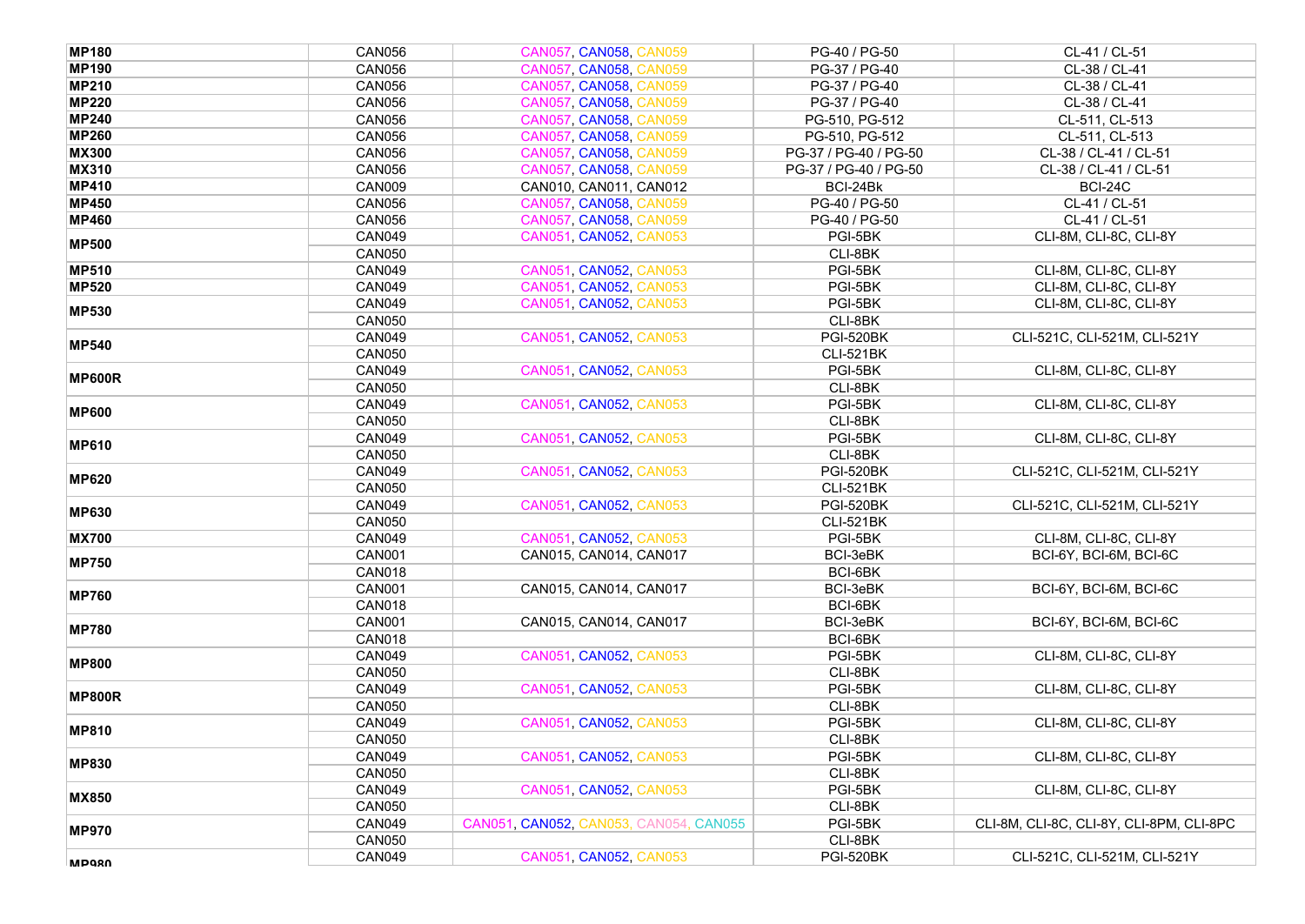| $ $ IVIT JUV  | <b>CAN050</b> | XXX  | <b>I-521BK</b> | C11E24CV<br>-1-5216                  |
|---------------|---------------|------|----------------|--------------------------------------|
| <b>MX7600</b> | <b>CAN049</b> | 100Z | PGI-7BK        | ∕GI-9C<br>PGI-8Y<br>ומח<br>ימם<br>9Μ |
|               | <b>CAN018</b> |      | PGI-9PBK       |                                      |

| <b>SERIE S</b> | <b>COD. INK NERO</b> | <b>COD. INK COLORI</b>         | <b>COD. CART. NERO</b> | <b>COD. CART. COLORE</b>  |
|----------------|----------------------|--------------------------------|------------------------|---------------------------|
|                | <b>CAN023</b>        | CAN026, CAN016, CAN024         | BCI-21BK               | <b>BCI-21C</b>            |
| S 100          |                      | CAN041, CAN042, CAN043, CAN044 |                        | <b>BC-22E</b>             |
| S 200          | <b>CAN009</b>        | CAN010, CAN011, CAN012         | BCI-24Bk               | <b>BCI-24C</b>            |
| S 200X         | CAN009               | CAN010, CAN011, CAN012         | BCI-24Bk               | <b>BCI-24C</b>            |
| S 300          | CAN009               | CAN010, CAN011, CAN012         | BCI-24Bk               | <b>BCI-24C</b>            |
| S 330          | <b>CAN009</b>        | CAN010, CAN011, CAN012         | BCI-24Bk               | <b>BCI-24C</b>            |
| S 330 PHOTO    | <b>CAN009</b>        | CAN010, CAN011, CAN012         | BCI-24Bk               | <b>BCI-24C</b>            |
|                | <b>CAN001</b>        | CAN037, CAN015, CAN017         | BCI-3eBK               | BCI-3eY, BCI-3eM, BCI-3eC |
| S 400          |                      | CAN018, CAN045, CAN046         | BCI-3ePBK              | BCI-3ePM, BCI-3ePC        |
|                | <b>CAN001</b>        | CAN037, CAN015, CAN017         | BCI-3eBK               | BCI-3eY, BCI-3eM, BCI-3eC |
| S 450          |                      | CAN018.CAN045. CAN046          | BCI-3ePBK              | BCI-3ePM, BCI-3ePC        |
|                | <b>CAN001</b>        | CAN037, CAN015, CAN017         | BCI-3eBK               | BCI-3eY, BCI-3eM, BCI-3eC |
| S 450 PHOTO    |                      | CAN018, CAN045, CAN046         | BCI-3ePBK              | BCI-3ePM, BCI-3ePC        |
|                | <b>CAN001</b>        | CAN037, CAN015, CAN017         | BCI-3eBK               | BCI-3eY, BCI-3eM, BCI-3eC |
| S 500          |                      | CAN018, CAN045, CAN046         | <b>BCI-3ePBK</b>       | BCI-3ePM. BCI-3ePC        |
| S 520X         | <b>CAN001</b>        | CAN037, CAN015, CAN017         | BCI-3eBK               | BCI-3eY, BCI-3eM, BCI-3eC |
|                |                      | CAN018, CAN045, CAN046         | BCI-3ePBK              | BCI-3ePM, BCI-3ePC        |
|                | <b>CAN001</b>        | CAN037, CAN015, CAN017         | BCI-3eBK               | BCI-3eY, BCI-3eM, BCI-3eC |
| S 520          |                      | CAN018, CAN045, CAN046         | BCI-3ePBK              | BCI-3ePM, BCI-3ePC        |
| S 530D         | <b>CAN001</b>        | CAN037, CAN015, CAN017         | BCI-3eBK               | BCI-3eY, BCI-3eM, BCI-3eC |
|                |                      | CAN018, CAN045, CAN046         | BCI-3ePBK              | BCI-3ePM, BCI-3ePC        |
| S 600          | <b>CAN001</b>        | CAN037, CAN015, CAN017         | BCI-3eBK               | BCI-3eY, BCI-3eM, BCI-3eC |
|                |                      | CAN018, CAN045, CAN046         | BCI-3ePBK              | BCI-3ePM, BCI-3ePC        |
| S 630          | <b>CAN001</b>        | CAN037, CAN015, CAN017         | BCI-3eBK               | BCI-3eY, BCI-3eM, BCI-3eC |
|                |                      | CAN018, CAN045, CAN046         | <b>BCI-3ePBK</b>       | BCI-3ePM, BCI-3ePC        |
| S 750          | <b>CAN001</b>        | CAN037, CAN015, CAN017         | BCI-3eBK               | BCI-3eY, BCI-3eM, BCI-3eC |
|                |                      | CAN018, CAN045, CAN046         | BCI-3ePBK              | BCI-3ePM, BCI-3ePC        |
| S 800          | <b>CAN018</b>        | CAN015, CAN014, CAN017         | BCI-6BK                | BCI-6Y, BCI-6M, BCI-6C    |
|                |                      | CAN019, CAN020                 |                        | BCI-6PM, BCI-6PC          |
| S 820          | <b>CAN018</b>        | CAN015, CAN014, CAN017         | BCI-6BK                | BCI-6Y, BCI-6M, BCI-6C    |
|                |                      | CAN019, CAN020                 |                        | BCI-6PM, BCI-6PC          |
| <b>S 820D</b>  | <b>CAN018</b>        | CAN015, CAN014, CAN017         | BCI-6BK                | BCI-6Y, BCI-6M, BCI-6C    |
|                |                      | CAN019, CAN020                 |                        | BCI-6PM, BCI-6PC          |
| S 830D         | <b>CAN018</b>        | CAN015, CAN014, CAN017         | BCI-6BK                | BCI-6Y, BCI-6M, BCI-6C    |
|                |                      | CAN019, CAN020                 |                        | BCI-6PM, BCI-6PC          |
| S 900          | <b>CAN018</b>        | CAN015, CAN014, CAN017         | BCI-6BK                | BCI-6Y, BCI-6M, BCI-6C    |
|                |                      | CAN019, CAN020                 |                        | BCI-6PM, BCI-6PC          |
| S 4500         | <b>CAN001</b>        | CAN037, CAN015, CAN017         | BCI-3eBK               | BCI-3eY, BCI-3eM, BCI-3eC |
|                |                      | CAN018, CAN045, CAN046         | BCI-3ePBK              | BCI-3ePM, BCI-3ePC        |
| S 6300         | <b>CAN001</b>        | CAN037, CAN015, CAN017         | BCI-3eBK               | BCI-3eY, BCI-3eM, BCI-3eC |
|                |                      | CAN018, CAN045, CAN046         | BCI-3ePBK              | BCI-3ePM, BCI-3ePC        |
| S 9000         | <b>CAN018</b>        | CAN015, CAN014, CAN017         | BCI-6BK                | BCI-6Y, BCI-6M, BCI-6C    |
|                |                      | CAN019, CAN020                 |                        | BCI-6PM, BCI-6PC          |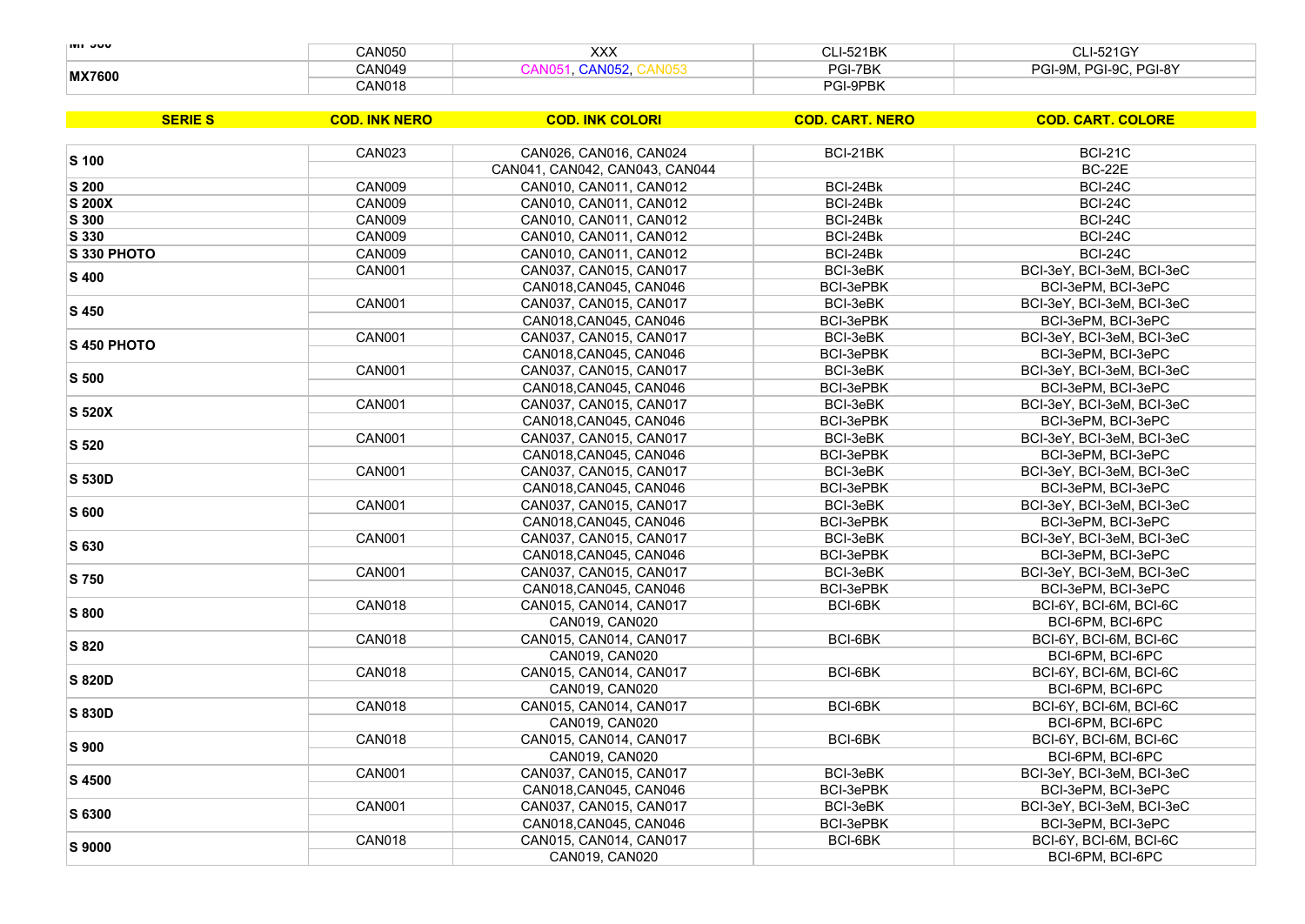| <b>SERIE BJ</b> | <b>COD. INK NERO</b> | <b>COD. INK COLORI</b> | <b>COD. CART. NERO</b> | <b>COD. CART. COLORE</b> |
|-----------------|----------------------|------------------------|------------------------|--------------------------|
|                 |                      |                        |                        |                          |
| <b>BJ10</b>     | CAN <sub>021</sub>   |                        | <b>BC-02</b>           |                          |
| <b>BJ 10E</b>   | <b>CAN021</b>        |                        | <b>BC-01</b>           |                          |
| <b>BJ 10EX</b>  | <b>CAN021</b>        |                        | <b>BC-01</b>           |                          |
| <b>BJ 10SX</b>  | <b>CAN021</b>        |                        | <b>BC-01</b>           |                          |
| <b>BJ 20</b>    | <b>CAN021</b>        |                        | <b>BC-01</b>           |                          |
| <b>BJ</b> 30    | <b>CAN023</b>        |                        | <b>BC-10BK</b>         |                          |
| <b>BJ 80</b>    | <b>CAN023</b>        | CAN026, CAN016, CAN024 | BCI-11BK               | <b>BCI-11C</b>           |
| <b>BJ 82</b>    | <b>CHIEDERE</b>      | <b>CHIEDERE</b>        | <b>CHIEDERE</b>        | <b>CHIEDERE</b>          |
| <b>BJ 100</b>   | CAN021               |                        | <b>BC-02</b>           |                          |
| <b>BJ 200</b>   | CAN021               |                        | <b>BC-02</b>           |                          |
| <b>BJ 200E</b>  | <b>CAN021</b>        |                        | <b>BC-02</b>           |                          |
| <b>BJ 200EX</b> | <b>CAN021</b>        |                        | <b>BC-02</b>           |                          |
| <b>BJ 230</b>   | <b>CAN021</b>        |                        | <b>BC-02</b>           |                          |
| <b>BJ 300</b>   | <b>CHIEDERE</b>      | <b>CHIEDERE</b>        | <b>CHIEDERE</b>        | <b>CHIEDERE</b>          |
| <b>BJ 310</b>   | <b>CAN021</b>        |                        | $BX-2$                 |                          |
| <b>BJ 320</b>   | CAN021               |                        | $BX-2$                 |                          |
| <b>BJ 320F</b>  | CAN <sub>021</sub>   |                        | $BX-2$                 |                          |
| <b>BJ 330</b>   | <b>CHIEDERE</b>      | <b>CHIEDERE</b>        | <b>CHIEDERE</b>        | <b>CHIEDERE</b>          |
| <b>BJ 340</b>   | <b>CAN021</b>        |                        | $BX-2$                 |                          |
| <b>BJ 340F</b>  | <b>CAN021</b>        |                        | $BX-2$                 |                          |
| <b>BJ 360</b>   | <b>CAN021</b>        |                        | $BX-2$                 |                          |
| <b>BJ 400</b>   | <b>CAN021</b>        |                        | $BX-2$                 |                          |

| <b>SERIE BJC</b> | <b>COD. INK NERO</b> | <b>COD. INK COLORI</b> | <b>COD. CART. NERO</b> | <b>COD. CART. COLORE</b> |
|------------------|----------------------|------------------------|------------------------|--------------------------|
|                  |                      |                        |                        |                          |
| <b>BJC 50</b>    | <b>CAN023</b>        | CAN026, CAN016, CAN024 | BCI-11BK               | <b>BCI-11C</b>           |
| <b>BJC 55</b>    | <b>CAN023</b>        | CAN026, CAN016, CAN024 | BCI-10BK               | <b>BCI-11C</b>           |
| <b>BJC 70</b>    | CAN023               | CAN026, CAN016, CAN024 | BCI-11BK               | <b>BCI-11C</b>           |
| <b>BJC 80</b>    | CAN023               | CAN026, CAN016, CAN024 | BCI-11BK               | <b>BCI-11C</b>           |
| <b>BJC 85</b>    | <b>CAN023</b>        | CAN026, CAN016, CAN024 | BCI-11BK               | <b>BCI-11C</b>           |
| <b>BJC 150</b>   | <b>CAN021</b>        | CAN022, CAN025, CAN027 | <b>BC-02</b>           | <b>BC-05</b>             |
| <b>BJC 200</b>   | <b>CAN021</b>        | CAN022, CAN025, CAN027 | <b>BC-02</b>           | <b>BC-05</b>             |
| <b>BJC 210</b>   | <b>CAN021</b>        | CAN022, CAN025, CAN027 | <b>BC-02</b>           | <b>BC-05</b>             |
| <b>BJC 220</b>   | <b>CAN021</b>        | CAN022, CAN025, CAN027 | <b>BC-02</b>           | <b>BC-05</b>             |
| <b>BJC 240</b>   | <b>CAN021</b>        | CAN022, CAN025, CAN027 | <b>BC-02</b>           | <b>BC-05</b>             |
| <b>BJC 250</b>   | <b>CAN021</b>        | CAN022, CAN025, CAN027 | <b>BC-02</b>           | <b>BC-05</b>             |
| <b>BJC 251</b>   | <b>CHIEDERE</b>      | <b>CHIEDERE</b>        | <b>CHIEDERE</b>        | <b>CHIEDERE</b>          |
| <b>BJC 255</b>   | <b>CHIEDERE</b>      | <b>CHIEDERE</b>        | <b>CHIEDERE</b>        | <b>CHIEDERE</b>          |
| <b>BJC 600</b>   | <b>CHIEDERE</b>      | <b>CHIEDERE</b>        | <b>CHIEDERE</b>        | <b>CHIEDERE</b>          |
| <b>BJC 600E</b>  | <b>CHIEDERE</b>      | <b>CHIEDERE</b>        | <b>CHIEDERE</b>        | <b>CHIEDERE</b>          |
| <b>BJC 610</b>   | <b>CHIEDERE</b>      | <b>CHIEDERE</b>        | <b>CHIEDERE</b>        | <b>CHIEDERE</b>          |
| <b>BJC 620</b>   | <b>CHIEDERE</b>      | <b>CHIEDERE</b>        | <b>CHIEDERE</b>        | <b>CHIEDERE</b>          |
| <b>BJC 800</b>   | <b>CHIEDERE</b>      | <b>CHIEDERE</b>        | <b>CHIEDERE</b>        | <b>CHIEDERE</b>          |
| <b>BJC 820</b>   | <b>CHIEDERE</b>      | <b>CHIEDERE</b>        | <b>CHIEDERE</b>        | <b>CHIEDERE</b>          |
| <b>BJC 880</b>   | <b>CHIEDERE</b>      | <b>CHIEDERE</b>        | <b>CHIEDERE</b>        | <b>CHIEDERE</b>          |
| <b>BJC 1000</b>  | <b>CAN021</b>        | CAN022, CAN025, CAN027 | <b>BC-02</b>           | <b>BC-05</b>             |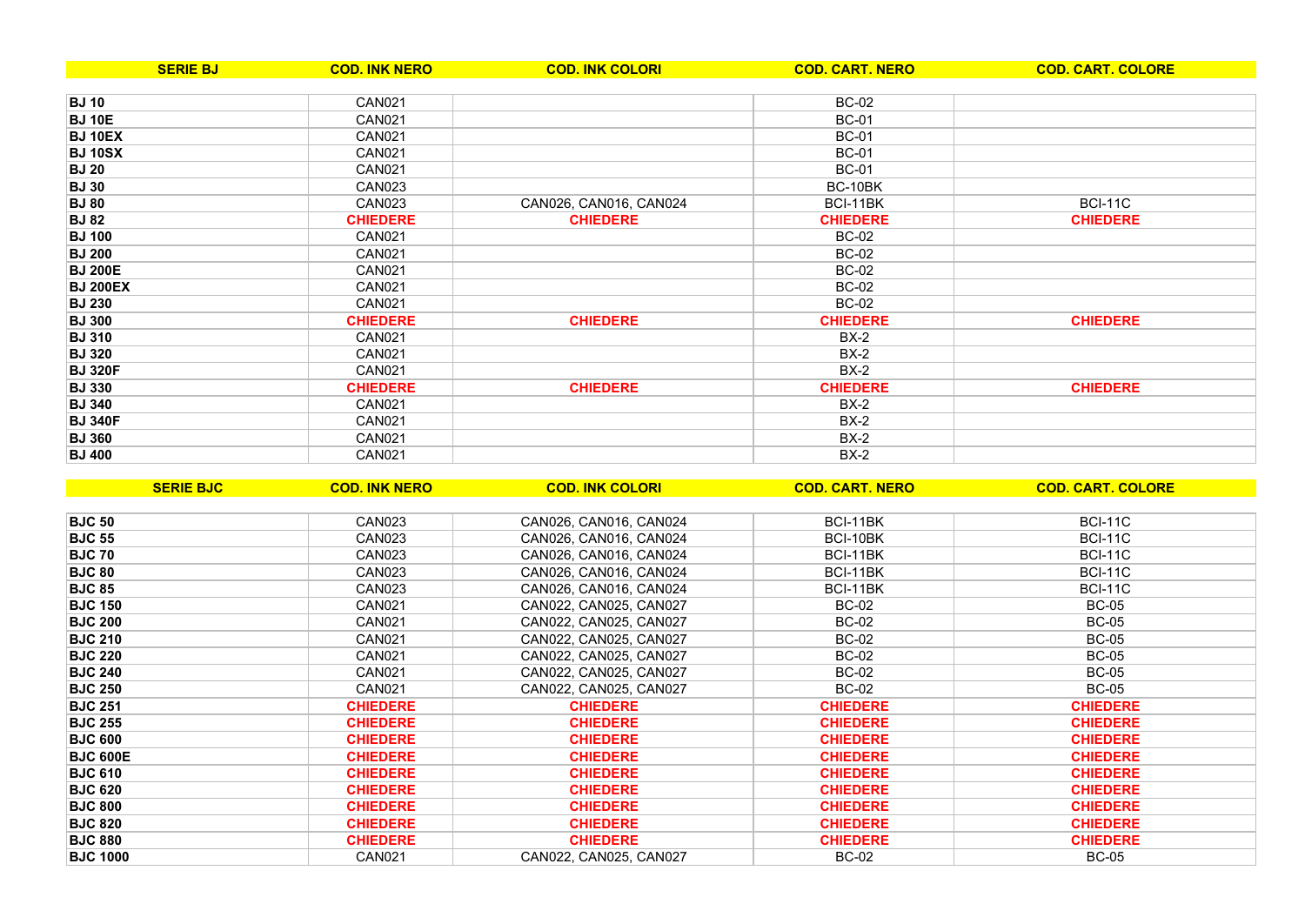| <b>BJC 1010</b>  | <b>CHIEDERE</b> | <b>CHIEDERE</b>                                          | <b>CHIEDERE</b>         |                                 |
|------------------|-----------------|----------------------------------------------------------|-------------------------|---------------------------------|
| <b>BJC 2000</b>  | <b>CAN023</b>   | CAN026, CAN016, CAN024                                   | BCI-21BK / BC-20        | <b>BCI-21C</b>                  |
|                  |                 | CAN041, CAN042, CAN043, CAN044                           |                         | <b>BC-22E</b>                   |
| <b>BJC 2010</b>  | <b>CAN023</b>   | CAN026, CAN016, CAN024                                   | BCI-21BK                | <b>BCI-21C</b>                  |
|                  |                 | CAN041, CAN042, CAN043, CAN044                           |                         | <b>BC-22E</b>                   |
| <b>BJC 2100</b>  | <b>CAN023</b>   | CAN026, CAN016, CAN024                                   | BCI-21BK                | <b>BCI-21C</b>                  |
|                  |                 | CAN041, CAN042, CAN043, CAN044                           |                         | <b>BC-22E</b>                   |
| <b>BJC 2110</b>  | <b>CAN023</b>   | CAN026, CAN016, CAN024                                   | BCI-21BK                | <b>BCI-21C</b>                  |
|                  |                 | CAN041, CAN042, CAN043, CAN044                           |                         | <b>BC-22E</b>                   |
| <b>BJC 2115</b>  | <b>CAN023</b>   | CAN026, CAN016, CAN024                                   | BCI-21BK                | <b>BCI-21C</b>                  |
|                  |                 | CAN041, CAN042, CAN043, CAN044                           |                         | <b>BC-22E</b>                   |
| <b>BJC 2120</b>  | <b>CAN023</b>   | CAN026, CAN016, CAN024                                   | BCI-21BK                | <b>BCI-21C</b>                  |
|                  |                 | CAN041, CAN042, CAN043, CAN044                           |                         | <b>BC-22E</b>                   |
| <b>BJC 2125</b>  | <b>CAN023</b>   | CAN026, CAN016, CAN024                                   | BCI-21BK                | <b>BCI-21C</b>                  |
|                  |                 | CAN041, CAN042, CAN043, CAN044                           |                         | <b>BC-22E</b>                   |
| <b>BJC 3000</b>  | <b>CAN001</b>   | CAN037, CAN015, CAN017                                   | BCI-3eBK                | BCI-3eY, BCI-3eM, BCI-3eC       |
|                  |                 | CAN018, CAN045, CAN046                                   | BCI-3ePBK               | BCI-3ePM, BCI-3ePC              |
| <b>BJC 3010</b>  | <b>CAN001</b>   | CAN037, CAN015, CAN017                                   | BCI-3eBK                | BCI-3eY, BCI-3eM, BCI-3eC       |
|                  |                 | CAN018, CAN045, CAN046                                   | BCI-3ePBK               | BCI-3ePM, BCI-3ePC              |
| <b>BJC 4000</b>  | <b>CAN023</b>   | CAN026, CAN016, CAN024                                   | <b>BCI-21BK / BC-20</b> | <b>BCI-21C</b>                  |
|                  |                 | CAN041, CAN042, CAN043, CAN044                           |                         | <b>BC-22E</b>                   |
| <b>BJC 4100</b>  | <b>CAN023</b>   | CAN026, CAN016, CAN024                                   | <b>BCI-21BK / BC-20</b> | <b>BCI-21C</b>                  |
|                  |                 | CAN041, CAN042, CAN043, CAN044                           |                         | <b>BC-22E</b>                   |
| <b>BJC 4200</b>  | <b>CAN023</b>   | CAN026, CAN016, CAN024                                   | <b>BCI-21BK / BC-20</b> | <b>BCI-21C</b>                  |
|                  |                 | CAN041, CAN042, CAN043, CAN044                           |                         | <b>BC-22E</b>                   |
| <b>BJC 4300</b>  | <b>CAN023</b>   | CAN026, CAN016, CAN024<br>CAN041, CAN042, CAN043, CAN044 | <b>BCI-21BK / BC-20</b> | <b>BCI-21C</b><br><b>BC-22E</b> |
|                  | <b>CAN023</b>   | CAN026, CAN016, CAN024                                   | BCI-21BK / BC-20        | <b>BCI-21C</b>                  |
| <b>BJC 4400</b>  |                 | CAN041, CAN042, CAN043, CAN044                           |                         | <b>BC-22E</b>                   |
|                  | <b>CAN023</b>   | CAN026, CAN016, CAN024                                   | BCI-21BK / BC-20        | <b>BCI-21C</b>                  |
| <b>BJC 4550</b>  |                 | CAN041, CAN042, CAN043, CAN044                           |                         | <b>BC-22E</b>                   |
|                  | <b>CAN023</b>   | CAN026, CAN016, CAN024                                   | <b>BCI-21BK / BC-20</b> | <b>BCI-21C</b>                  |
| <b>BJC 4650</b>  |                 | CAN041, CAN042, CAN043, CAN044                           |                         | <b>BC-22E</b>                   |
|                  | <b>CAN023</b>   | CAN026, CAN016, CAN024                                   | <b>BCI-21BK / BC-23</b> | <b>BCI-21C</b>                  |
| <b>BJC 5000</b>  |                 | CAN041, CAN042, CAN043, CAN044                           |                         | <b>BC-22E</b>                   |
|                  | <b>CAN023</b>   | CAN026, CAN016, CAN024                                   | <b>BCI-21BK / BC-23</b> | <b>BCI-21C</b>                  |
| <b>BJC 5100</b>  |                 | CAN041, CAN042, CAN043, CAN044                           |                         | <b>BC-22E</b>                   |
|                  | <b>CAN023</b>   | CAN026, CAN016, CAN024                                   | BCI-21BK / BC-20        | <b>BCI-21C</b>                  |
| <b>BJC 5500</b>  |                 | CAN041, CAN042, CAN043, CAN044                           |                         | <b>BC-22E</b>                   |
|                  | <b>CAN023</b>   | CAN026, CAN016, CAN024                                   | BCI-21BK                | <b>BCI-21C</b>                  |
| <b>BJC 5550</b>  |                 | CAN041, CAN042, CAN043, CAN044                           |                         | <b>BC-22E</b>                   |
|                  | <b>CAN001</b>   | CAN037, CAN015, CAN017                                   | BCI-3eBK                | BCI-3eY, BCI-3eM, BCI-3eC       |
| <b>BJC 6000</b>  |                 | CAN018, CAN045, CAN046                                   | BCI-3ePBK               | BCI-3ePM, BCI-3ePC              |
|                  | <b>CAN001</b>   | CAN037, CAN015, CAN017                                   | BCI-3eBK                | BCI-3eY, BCI-3eM, BCI-3eC       |
| <b>BJC 6100</b>  |                 | CAN018, CAN045, CAN046                                   | BCI-3ePBK               | BCI-3ePM, BCI-3ePC              |
| <b>BJC 6200</b>  | CAN001          | CAN037, CAN015, CAN017                                   | BCI-3eBK                | BCI-3eY, BCI-3eM, BCI-3eC       |
|                  |                 | CAN018, CAN045, CAN046                                   | BCI-3ePBK               | BCI-3ePM, BCI-3ePC              |
| <b>BJC 6200S</b> | <b>CAN001</b>   | CAN037, CAN015, CAN017                                   | BCI-3eBK                | BCI-3eY, BCI-3eM, BCI-3eC       |
|                  |                 | CAN018, CAN045, CAN046                                   | BCI-3ePBK               | BCI-3ePM, BCI-3ePC              |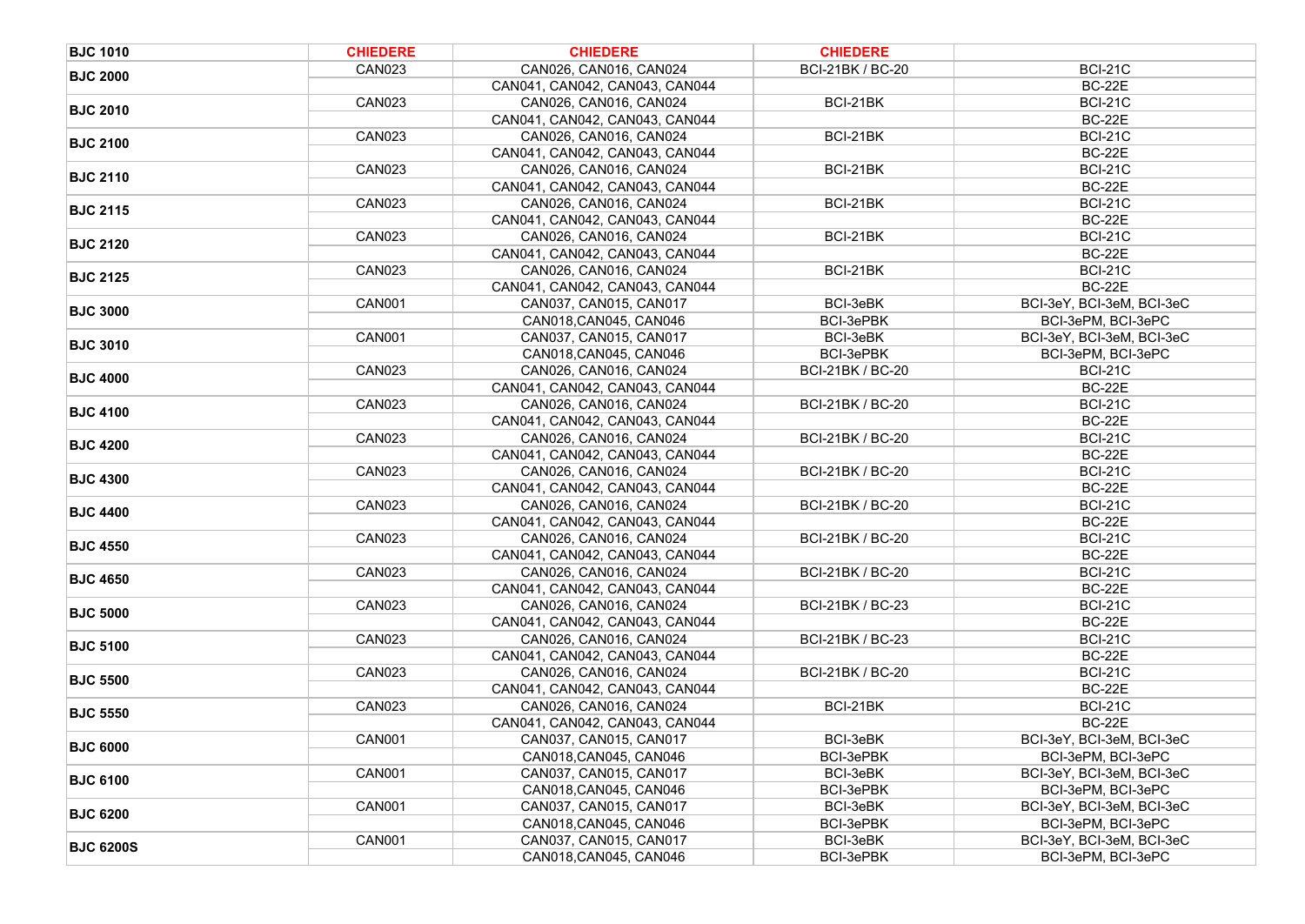| <b>BJC 6500</b>       | CAN001          | CAN037, CAN015, CAN017 | BCI-3eBK        | BCI-3eY, BCI-3eM, BCI-3eC |
|-----------------------|-----------------|------------------------|-----------------|---------------------------|
|                       |                 | CAN018, CAN045, CAN046 | BCI-3ePBK       | BCI-3ePM, BCI-3ePC        |
| <b>BJC 7000</b>       | CAN028 / CAN029 | CAN030, CAN031, CAN032 | BC-60           | <b>BC-61</b>              |
|                       |                 | CAN033, CAN034, CAN035 |                 | BC-62P                    |
| <b>BJC 7100</b>       | CAN028 / CAN029 | CAN030, CAN031, CAN032 | BC-60           | BC-61                     |
|                       |                 | CAN033, CAN034, CAN035 |                 | BC-62P                    |
| <b>BJC 8000</b>       | <b>CHIEDERE</b> | <b>CHIEDERE</b>        | <b>CHIEDERE</b> | <b>CHIEDERE</b>           |
| <b>BJC 8200</b>       | CAN018          | CAN015, CAN014, CAN017 | BCI-6BK         | BCI-6Y, BCI-6M, BCI-6C    |
|                       |                 | CAN019, CAN020         |                 | BCI-6PM, BCI-6PC          |
| <b>BJC 8200 PHOTO</b> | CAN018          | CAN015, CAN014, CAN017 | BCI-6BK         | BCI-6Y, BCI-6M, BCI-6C    |
|                       |                 | CAN019, CAN020         |                 | BCI-6PM, BCI-6PC          |
| <b>BJC 8500</b>       | CAN036          | CAN030, CAN031, CAN032 | BCI-8BK         | BCI-8Y, BCI-8M, BCI-8C    |
|                       |                 | CAN038, CAN039, CAN040 | BCI-8PBK        | BCI-8PM, BCI-8PC          |

| <b>SERIE FAX</b> | <b>COD. INK NERO</b> | <b>COD. INK COLORI</b> | <b>COD. CART. NERO</b> | <b>COD. CART. COLORE</b> |
|------------------|----------------------|------------------------|------------------------|--------------------------|
|                  |                      |                        |                        |                          |
| <b>FAX EB10</b>  | <b>CAN023</b>        |                        | <b>BX-20</b>           |                          |
| <b>FAX EB15</b>  | <b>CAN023</b>        |                        | <b>BX-20</b>           |                          |
| <b>FAX T18</b>   | <b>CAN021</b>        |                        | $BX-3$                 |                          |
| <b>FAX T25</b>   | <b>CAN021</b>        |                        | $BX-3$                 |                          |
| <b>FAX T30</b>   | <b>CAN021</b>        |                        | $BX-3$                 |                          |
| <b>FAX B45</b>   | <b>CAN021</b>        |                        | $BX-3$                 |                          |
| <b>FAX B100</b>  | <b>CAN021</b>        |                        | $BX-3$                 |                          |
| <b>FAX B110</b>  | <b>CAN021</b>        |                        | $BX-3$                 |                          |
| <b>FAX B115</b>  | <b>CAN021</b>        |                        | $BX-3$                 |                          |
| <b>FAX B120</b>  | <b>CAN021</b>        |                        | $BX-3$                 |                          |
| <b>FAX B140</b>  | <b>CAN021</b>        |                        | $BX-3$                 |                          |
| <b>FAX B150</b>  | <b>CAN021</b>        |                        | $BX-3$                 |                          |
| <b>FAX B155</b>  | <b>CAN021</b>        |                        | $BX-3$                 |                          |
| <b>FAX B160</b>  | <b>CAN023</b>        |                        | <b>BX-20</b>           |                          |
| <b>FAX B180C</b> | <b>CAN023</b>        | CAN026, CAN016, CAN024 | BCI-21BK               | <b>BCI-21C</b>           |
| <b>FAX B180</b>  | <b>CAN023</b>        | CAN026, CAN016, CAN024 | BCI-21BK               | <b>BCI-21C</b>           |
| <b>FAX B190</b>  | <b>CAN021</b>        |                        | <b>BC-01</b>           |                          |
| <b>FAX B200</b>  | <b>CAN021</b>        |                        | <b>BC-01</b>           |                          |
| <b>FAX B200F</b> | <b>CAN021</b>        |                        | <b>BC-01</b>           |                          |
| <b>FAX B200S</b> | <b>CAN021</b>        |                        | <b>BC-01</b>           |                          |
| <b>FAX JX200</b> | <b>CAN056</b>        |                        | PG-40 / PG-50          |                          |
| <b>FAX B210C</b> | <b>CAN023</b>        | CAN026, CAN016, CAN024 | BCI-21BK               | <b>BCI-21C</b>           |
| <b>FAX B215C</b> | <b>CAN023</b>        | CAN026, CAN016, CAN024 | BCI-21BK               | <b>BCI-21C</b>           |
| <b>FAX B220</b>  | <b>CAN021</b>        |                        | <b>BC-01</b>           |                          |
| <b>FAX B230C</b> | <b>CAN023</b>        | CAN026, CAN016, CAN024 | BCI-21BK               | <b>BCI-21C</b>           |
| <b>FAX B300</b>  | <b>CHIEDERE</b>      | <b>CHIEDERE</b>        | <b>CHIEDERE</b>        |                          |
| <b>FAX B310</b>  | <b>CHIEDERE</b>      | <b>CHIEDERE</b>        | <b>CHIEDERE</b>        | <b>CHIEDERE</b>          |
| <b>FAX B320</b>  | <b>CAN021</b>        |                        | $BX-2$                 |                          |
| <b>FAX B340</b>  | <b>CAN021</b>        |                        | $BX-2$                 |                          |
| <b>FAX B360</b>  | <b>CAN021</b>        |                        | $BX-2$                 |                          |
| <b>FAX B400</b>  | <b>CAN021</b>        |                        | $BX-2$                 |                          |
| <b>FAX JX500</b> | <b>CAN056</b>        |                        | PG-40 / PG-50          |                          |
| <b>FAX B540</b>  | <b>CAN021</b>        |                        | $BX-3$                 |                          |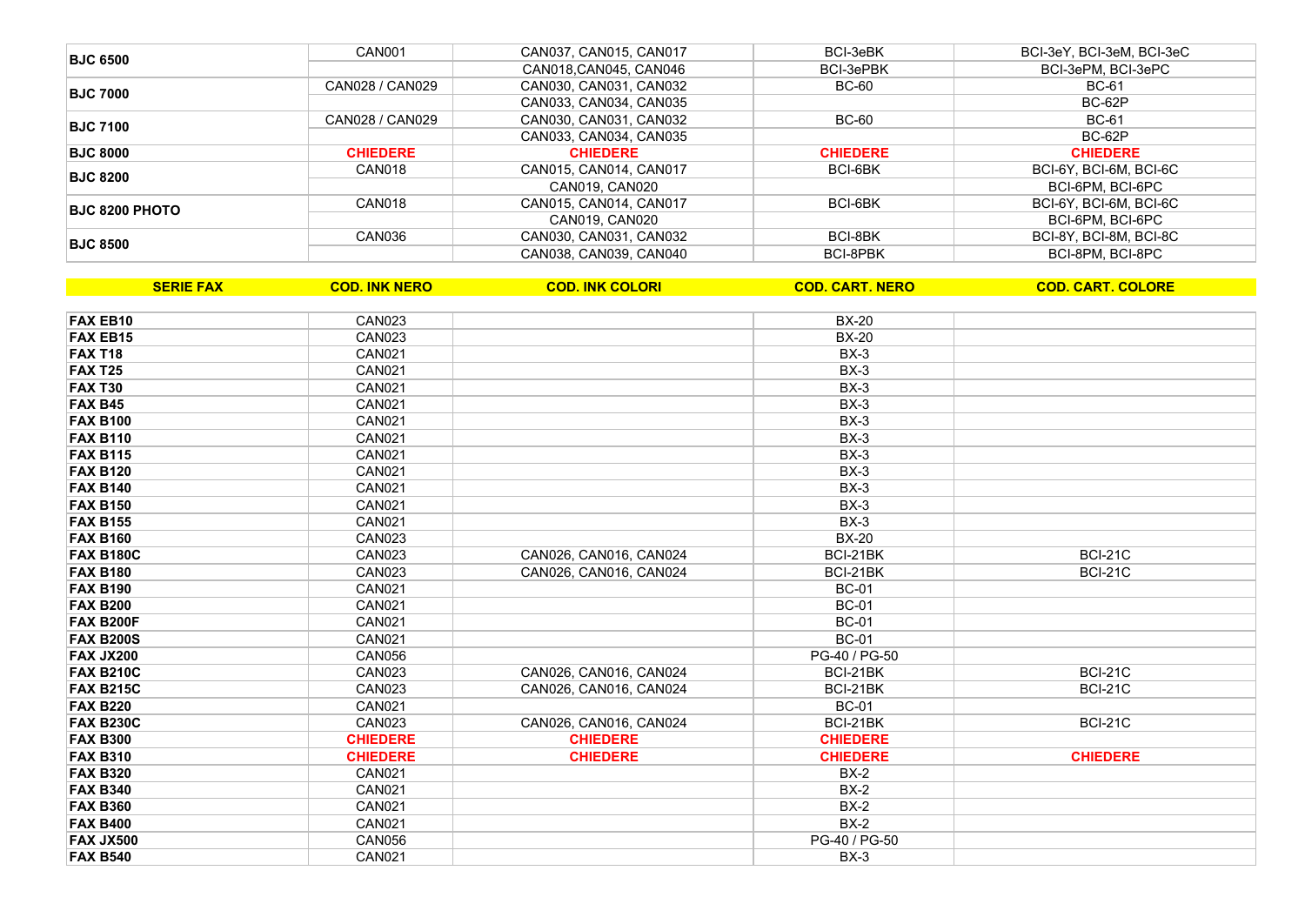| <b>FAX B550</b> | CAN021          |                 | $BX-3$          |                 |
|-----------------|-----------------|-----------------|-----------------|-----------------|
| <b>FAX B640</b> | CAN021          |                 | $BX-3$          |                 |
| <b>FAX B740</b> | <b>CHIEDERE</b> | <b>CHIEDERE</b> | <b>CHIEDERE</b> | <b>CHIEDERE</b> |
| <b>FAX B820</b> | CAN021          |                 | $BX-3$          |                 |
| <b>FAX B840</b> | CAN021          |                 | $BX-3$          |                 |

| <b>SERIE MULTIPASS</b> | <b>COD. INK NERO</b> | <b>COD. INK COLORI</b>         | <b>COD. CART. NERO</b> | <b>COD. CART. COLORE</b>  |
|------------------------|----------------------|--------------------------------|------------------------|---------------------------|
| 10                     | <b>CAN021</b>        |                                |                        |                           |
|                        |                      |                                | $BX-3$                 |                           |
| C <sub>20</sub>        | <b>CAN023</b>        | CAN026, CAN016, CAN024         | BCI-21BK               | <b>BCI-21C</b>            |
| C30                    | <b>CAN023</b>        | CAN026, CAN016, CAN024         | BCI-21BK               | <b>BCI-21C</b>            |
| F30                    | <b>CAN001</b>        | CAN037, CAN015, CAN017         | BCI-3eBK               | BCI-3eY, BCI-3eM, BCI-3eC |
|                        |                      | CAN018, CAN045, CAN046         | BCI-3ePBK              | BCI-3ePM, BCI-3ePC        |
| C50                    | <b>CAN023</b>        | CAN026, CAN016, CAN024         | BCI-21BK               | <b>BCI-21C</b>            |
|                        |                      | CAN041, CAN042, CAN043, CAN044 |                        | <b>BC-22E</b>             |
| F <sub>50</sub>        | <b>CAN001</b>        | CAN037, CAN015, CAN017         | BCI-3eBK               | BCI-3eY, BCI-3eM, BCI-3eC |
|                        |                      | CAN018, CAN045, CAN046         | BCI-3ePBK              | BCI-3ePM, BCI-3ePC        |
| F60                    | <b>CAN001</b>        | CAN037, CAN015, CAN017         | BCI-3eBK               | BCI-3eY, BCI-3eM, BCI-3eC |
|                        |                      | CAN018, CAN045, CAN046         | BCI-3ePBK              | BCI-3ePM, BCI-3ePC        |
| C70                    | <b>CAN023</b>        | CAN026, CAN016, CAN024         | BCI-21BK               | <b>BCI-21C</b>            |
| C75                    | <b>CAN023</b>        | CAN026, CAN016, CAN024         | BCI-21BK               | <b>BCI-21C</b>            |
| <b>C80</b>             | <b>CAN023</b>        | CAN026, CAN016, CAN024         | BCI-21BK               | <b>BCI-21C</b>            |
| <b>F80</b>             | <b>CAN001</b>        | CAN037, CAN015, CAN017         | BCI-3eBK               | BCI-3eY, BCI-3eM, BCI-3eC |
|                        |                      | CAN018, CAN045, CAN046         | BCI-3ePBK              | BCI-3ePM, BCI-3ePC        |
|                        | <b>CAN001</b>        | CAN037, CAN015, CAN017         | BCI-3eBK               | BCI-3eY, BCI-3eM, BCI-3eC |
| C <sub>100</sub>       |                      | CAN018, CAN045, CAN046         | BCI-3ePBK              | BCI-3ePM, BCI-3ePC        |
|                        | <b>CAN023</b>        | CAN026, CAN016, CAN024         | BCI-21BK               | <b>BCI-21C</b>            |
| C530                   |                      | CAN041, CAN042, CAN043, CAN044 |                        | <b>BC-22E</b>             |
|                        | <b>CAN023</b>        | CAN026, CAN016, CAN024         | BCI-21BK               | <b>BCI-21C</b>            |
| C545                   |                      | CAN041, CAN042, CAN043, CAN044 |                        | <b>BC-22E</b>             |
|                        | <b>CAN023</b>        | CAN026, CAN016, CAN024         | BCI-21BK               | <b>BCI-21C</b>            |
| C555                   |                      | CAN041, CAN042, CAN043, CAN044 |                        | <b>BC-22E</b>             |
|                        | <b>CAN023</b>        | CAN026, CAN016, CAN024         | BCI-21BK               | <b>BCI-21C</b>            |
| C560                   |                      | CAN041, CAN042, CAN043, CAN044 |                        | <b>BC-22E</b>             |
|                        | <b>CAN023</b>        | CAN026, CAN016, CAN024         | BCI-21BK               | <b>BCI-21C</b>            |
| C635                   |                      | CAN041, CAN042, CAN043, CAN044 |                        | <b>BC-22E</b>             |
|                        | <b>CAN001</b>        | CAN037, CAN015, CAN017         | BCI-3eBK               | BCI-3eY, BCI-3eM, BCI-3eC |
| <b>MP700</b>           |                      | CAN018, CAN045, CAN046         | BCI-3ePBK              | BCI-3ePM, BCI-3ePC        |
|                        | <b>CAN001</b>        | CAN037, CAN015, CAN017         | BCI-3eBK               | BCI-3eY, BCI-3eM, BCI-3eC |
| <b>MP730</b>           |                      | CAN018, CAN045, CAN046         | BCI-3ePBK              | BCI-3ePM, BCI-3ePC        |
|                        | <b>CAN001</b>        | CAN037, CAN015, CAN017         | BCI-3eBK               | BCI-3eY, BCI-3eM, BCI-3eC |
| C755                   |                      | CAN018, CAN045, CAN046         | BCI-3ePBK              | BCI-3ePM, BCI-3ePC        |
| 800                    | <b>CHIEDERE</b>      | <b>CHIEDERE</b>                | <b>CHIEDERE</b>        | <b>CHIEDERE</b>           |
|                        | <b>CAN023</b>        | CAN026, CAN016, CAN024         | BCI-21BK               | <b>BCI-21C</b>            |
| 2500                   |                      | CAN041, CAN042, CAN043, CAN044 |                        | <b>BC-22E</b>             |
|                        | <b>CAN023</b>        | CAN026, CAN016, CAN024         | BCI-21BK               | <b>BCI-21C</b>            |
| C3000                  |                      | CAN041, CAN042, CAN043, CAN044 |                        | <b>BC-22E</b>             |
|                        |                      |                                |                        | <b>BCI-21C</b>            |
| C3500                  | <b>CAN023</b>        | CAN026, CAN016, CAN024         | BCI-21BK               |                           |
|                        |                      | CAN041, CAN042, CAN043, CAN044 |                        | <b>BC-22E</b>             |